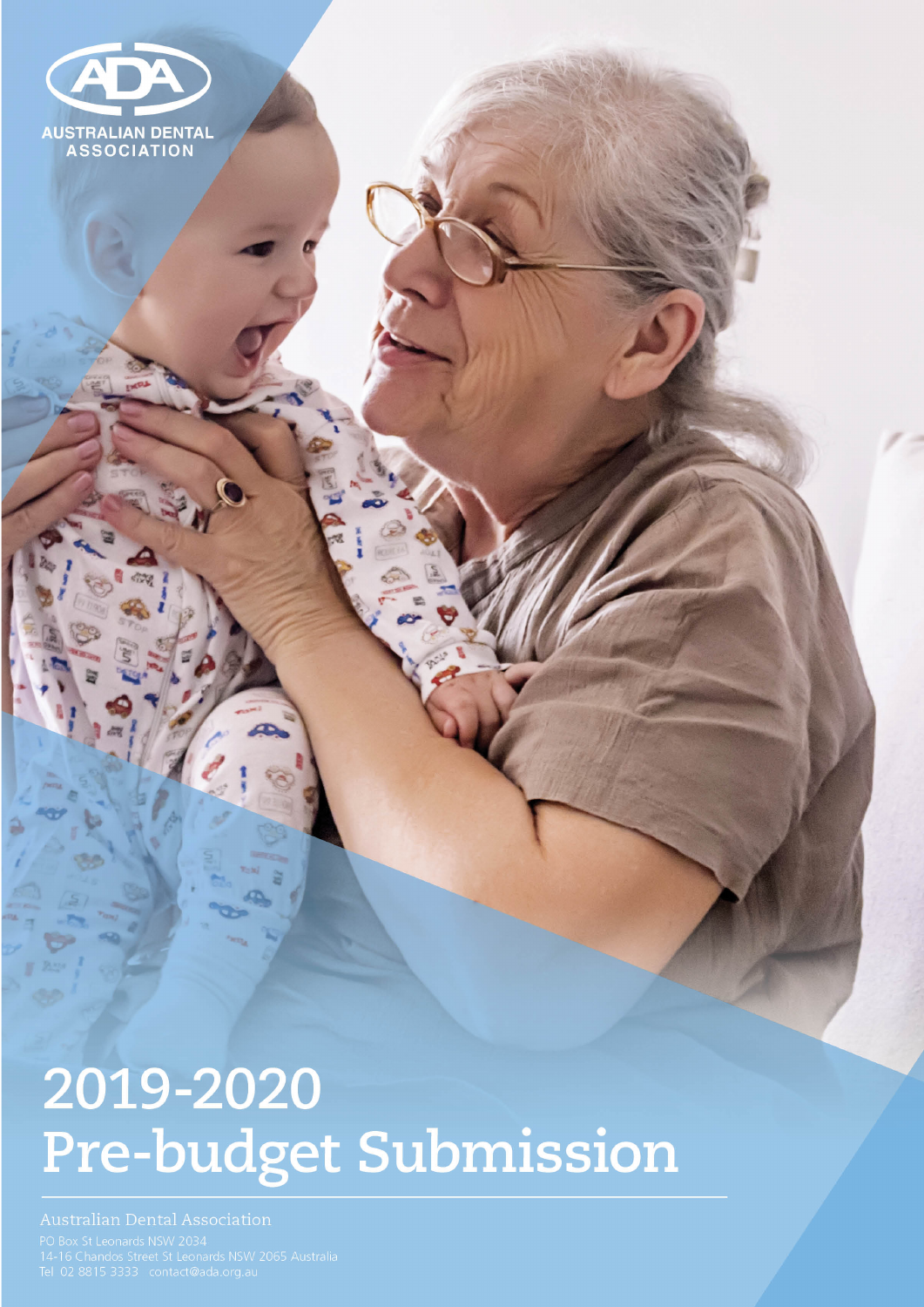Pre-Budget Submission  $2019 - 20$ 

## **Executive Summary**



As the peak body for dentistry in Australia, the Australian Dental Association (ADA) understands the oral health of the community, the shortcomings in dental care delivery and the factors that are influencing delivery of sustainable, safe quality services.

Oral health is an achievable goal for many Australians. It is an essential component of general health and wellbeing, but more than that, it is critical to how an individual breathes, eats and speaks and their acceptance in society.

Everyone in Australia regardless of their ability to pay should be able to receive dental care. Currently, state and territory governments provide some

level of service to those with health care concession cards as well as children in some areas but predominantly services are provided within the private sector. Attendance by those who can afford to pay is reasonably frequent and this is reflected in the low level of oral disease in a large proportion of the Australian population.

The same is not true of those unable to pay because of genuine extenuating circumstances. Within the Australian population, there are certain groups who suffer from poor oral health, including tooth decay, gum disease and tooth loss. The extremely limited access to private dental treatment currently provided through Medicare, and limited state and federal government funding for public sector dental services mean that many Australians who cannot afford private dental services face extended periods—often, years—waiting to receive basic dental care.

*The National Oral Health Plan 2015-24 (NOHP)* identified the groups with most need and nominated them as a priority for care.<sup>[1](#page-1-0)</sup> They include:

- People who are socially disadvantaged or on low incomes
- Aboriginal and Torres Strait Islander people
- People living in regional and remote areas
- People with additional and/or specialised health care needs

In [2](#page-1-1)011, oral diseases made up 2.2% of the total health burden and 4.4% of all non-fatal burden.<sup>2</sup> Fortytwo per cent (42%) of all children aged between 5 and 10 have experienced tooth decay in their baby teeth; 25% of children aged between 6 and 14 have suffered decay in their permanent teeth and 43% have moderate levels of plaque on their teeth. Indigenous children are 43% more likely to have decay than non-Indigenous Australians.[3](#page-1-2)

<span id="page-1-0"></span><sup>1</sup> COAG Health Council. (2004). *Healthy Mouths, Healthy Lives: Australian National Oral Health Plan (2005-2014)*; and (2015). *Healthy Mouths, Healthy Lives: Australian National Oral Health Plan (2015-2024).* 

<span id="page-1-1"></span><sup>&</sup>lt;sup>2</sup> AIHW. (2018). Oral health and dental care in Australia. Web report. Cat no. DEN 231. [https://www.aihw.gov.au/reports/den/231/oral](https://www.aihw.gov.au/reports/den/231/oral-health-and-dental-care-in-australia/contents/dental-care)[health-and-dental-care-in-australia/contents/dental-care](https://www.aihw.gov.au/reports/den/231/oral-health-and-dental-care-in-australia/contents/dental-care)

<span id="page-1-2"></span><sup>3</sup> Ibid.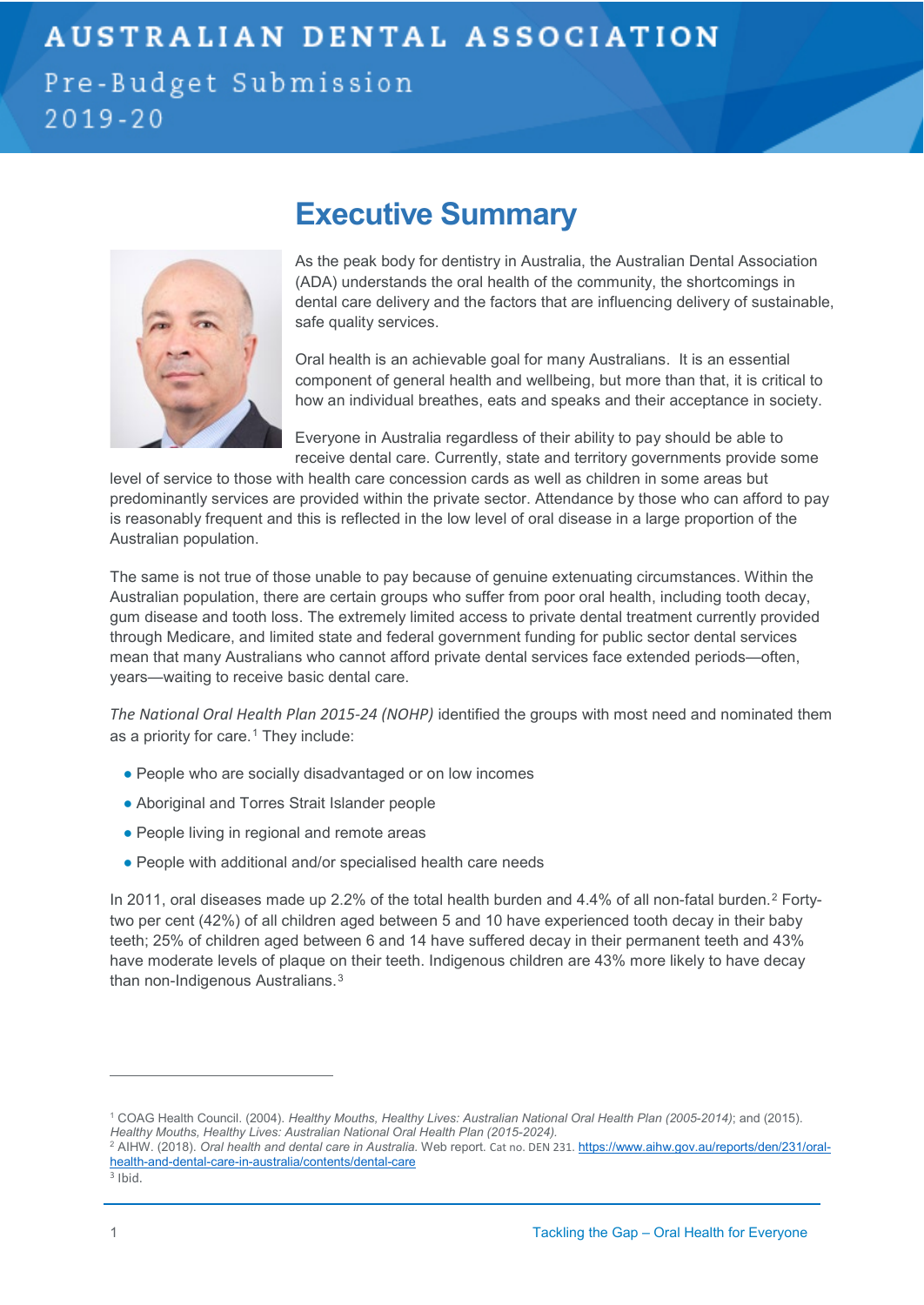### **AUSTRALIAN DENTAL ASSOCIATION** Pre-Budget Submission  $2019 - 20$

A wide variety of structural and social factors contribute to the prevalence of untreated oral and dental disease amongst this cohort. However, the incidence of untreated decay is far greater for those in the community whose access to timely preventive and remedial oral health care is constrained by their general health, inability to afford private dental services and long waiting times for public dental services.

The ADA has repeatedly called on the Federal Government to address the urgent need for additional, targeted and sustainable funding to meet the oral and dental health care needs of these groups because everyone in Australia regardless of their ability to pay should be able to receive dental care.

The ADA wishes to work with government to develop sustainable measures that will ensure those most at risk of poor oral health have access to screening, prevention and treatment when they need it and believes that by incorporating affordable and sustainable oral health care into the Medicare system, the Commonwealth can play a significant role in supporting states and territories in the provision of oral health services.

The evidence linking oral health status to systemic disease is growing with increasing reports of the impact of poor oral health on conditions such as diabetes, heart disease, stroke, respiratory problems and the development of Alzheimer's disease.[4](#page-2-0) The ADA is therefore recommending the following proposals be introduced as part of the 2019 Federal Budget Measures to embed oral health as part of our existing health system under Medicare. These proposals directly target priority populations recognised in the NOHP; aged Australians, Indigenous Australians and those socially disadvantaged or on low incomes who do not have the means to pay for private health insurance but are ineligible for a concession card and public dental care.

The ADA recognises the investment already committed to the delivery of dental care by the Australian Government through the National Partnership Agreements, the Cleft Lip and Cleft Palate Scheme, the Child Dental Benefits Schedule and to veterans through the Department of Veterans' Affairs Schedule of Dental Services. Despite this investment, and the efforts of state and territory governments, many are falling through this system.

This 2019–20 Federal Budget submission proposes initiatives that are targeted, sustainable and cost effective and will assist in meeting that gap.

In addition, the ADA calls on the Federal Government to link funding provided for dental services through the National Partnership Agreement to a reporting framework which includes details on the elective dental waiting lists in each state and territory.

Carrelo Barco

Dr Carmelo Bonanno Federal President Australian Dental Association

<span id="page-2-0"></span><sup>4</sup> [https://www.aihw.gov.au/reports/dental-oral-health/oral-health-and-dental-care-in-australia/contents/introduction;](https://www.aihw.gov.au/reports/dental-oral-health/oral-health-and-dental-care-in-australia/contents/introduction) [https://www.perio.org/consumer/alzheimers-and-periodontal-disease.](https://www.perio.org/consumer/alzheimers-and-periodontal-disease)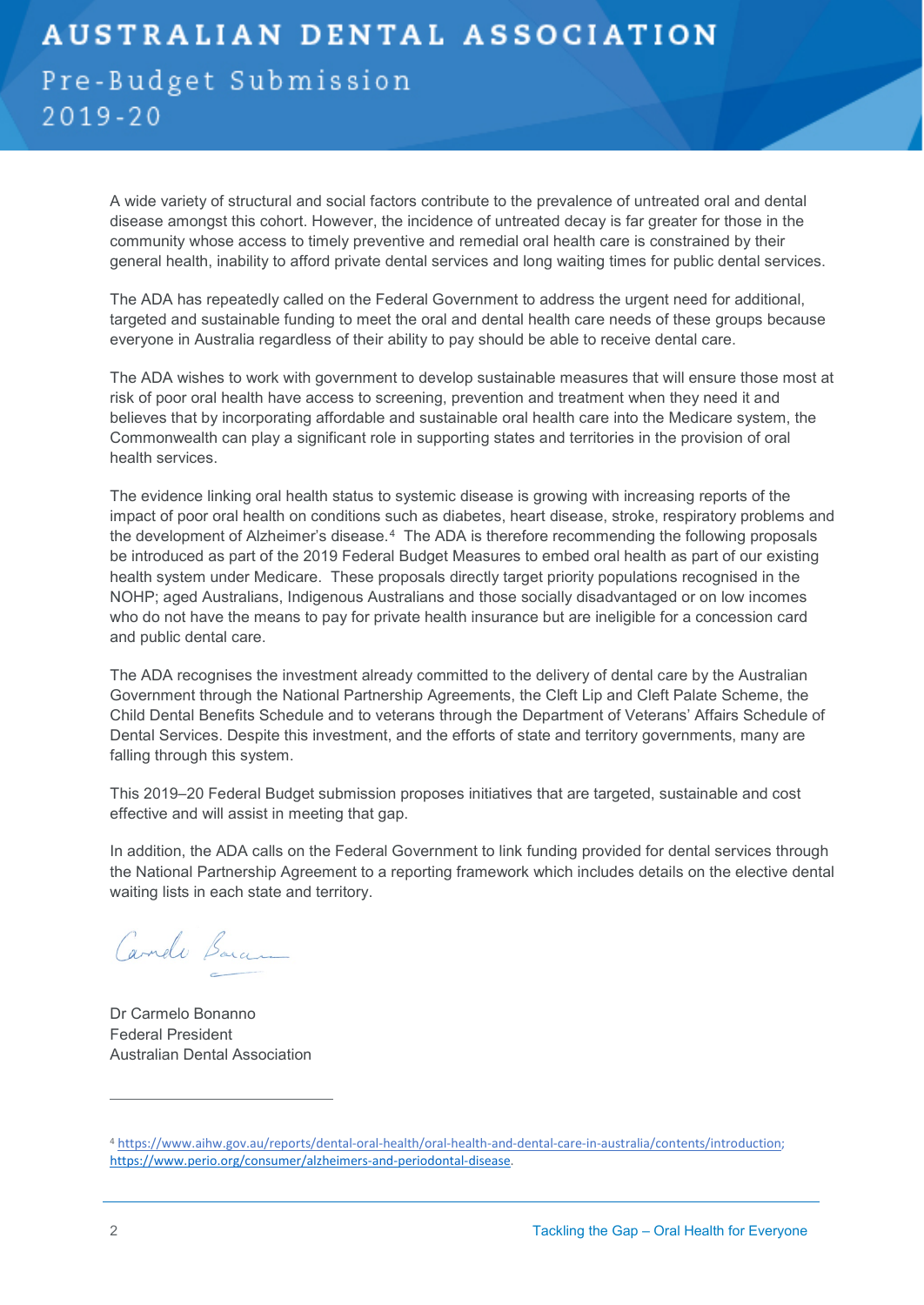Pre-Budget Submission  $2019 - 20$ 

## **Contents**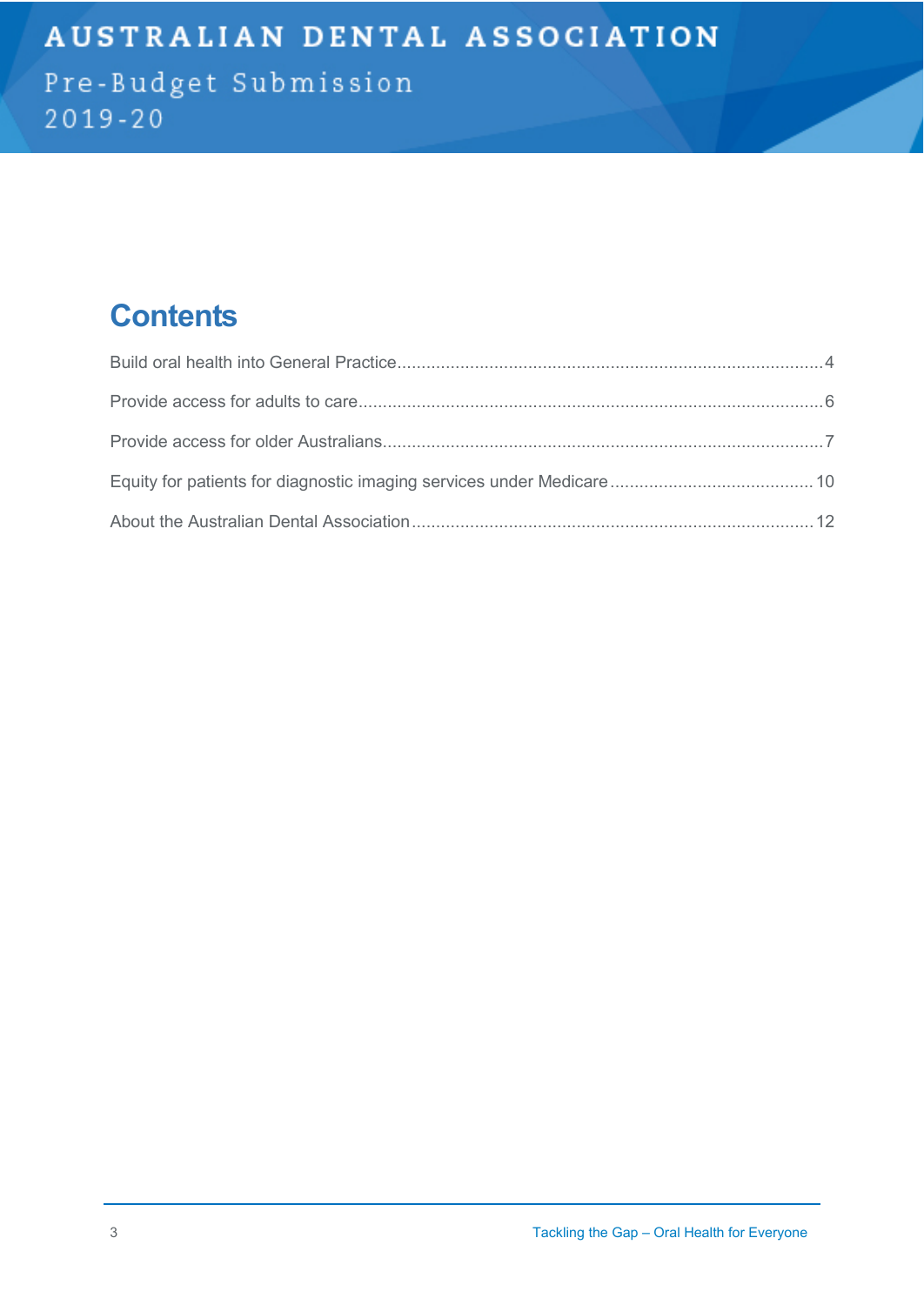#### Pre-Budget Submission  $2019 - 20$



## <span id="page-4-0"></span>**1 Build oral health into General Practice**

General medical practitioner (GPs) are often the first point of contact for individuals who have a health problem. GPs are therefore in an ideal position to be early identifiers of oral health problems which could, if not addressed, lead to patients needing complex and costly dental treatment down the track or worse, admission to hospital for a condition that if caught and managed early might have been preventable. More than 70,000 potentially preventable hospitalisations in 2016-17 were for dental conditions.<sup>[5](#page-4-1)</sup>

There are a number of MBS items which are designed to reimburse a medical practitioner to undertake a health assessment of target groups within the Australian community.<sup>[6](#page-4-2)</sup>These include, certain 'at risk' groups in the population. These health assessments are designed to detect common and treatable conditions that require further management. These include:

- (MBS Item 715) Health assessment for Aboriginal and Torres Strait Islander peoples
- $\bullet$  (MBS 701; 703; 705; 707) Health Assessment for:
- o people aged 75 years and older
- $\circ$  a comprehensive medical assessment for permanent residents of residential aged care facilities
- o people aged 45-49 years who are at risk of developing chronic disease
- o people with an intellectual disability
- o refugees and other humanitarian entrants

The specific components of the health assessment vary according to the situation but generally include:

- information collection, including taking a patient history and undertaking or arranging examinations and investigations as required;
- making an overall assessment of the patient;
- recommending appropriate interventions;
- providing advice and information to the patient;
- keeping a record of the health assessment, and offering the patient a written report about the health assessment, with recommendations about matters covered by the health assessment; and
- offering the patient's carer (if any, and if the medical practitioner considers it appropriate and the patient agrees) a copy of the report or extracts of the report relevant to the carer.

Some of these assessments include an oral health component but others leave it up to the practitioner to decide if that is relevant.

Consideration of the oral health needs of the patient is either not mentioned or is listed as optional. For example, the assessment for people aged 75 years and older states:

The health professional undertaking the health assessment may also consider:

<span id="page-4-1"></span><sup>5</sup> AIHW. (2018). *Oral health and dental care in Australia.* Web report. Cat no. DEN 231.

<https://www.aihw.gov.au/reports/den/231/oral-health-and-dental-care-in-australia/contents/dental-care>

<span id="page-4-2"></span><sup>6</sup> Australian Government, Department of Health, Health Assessments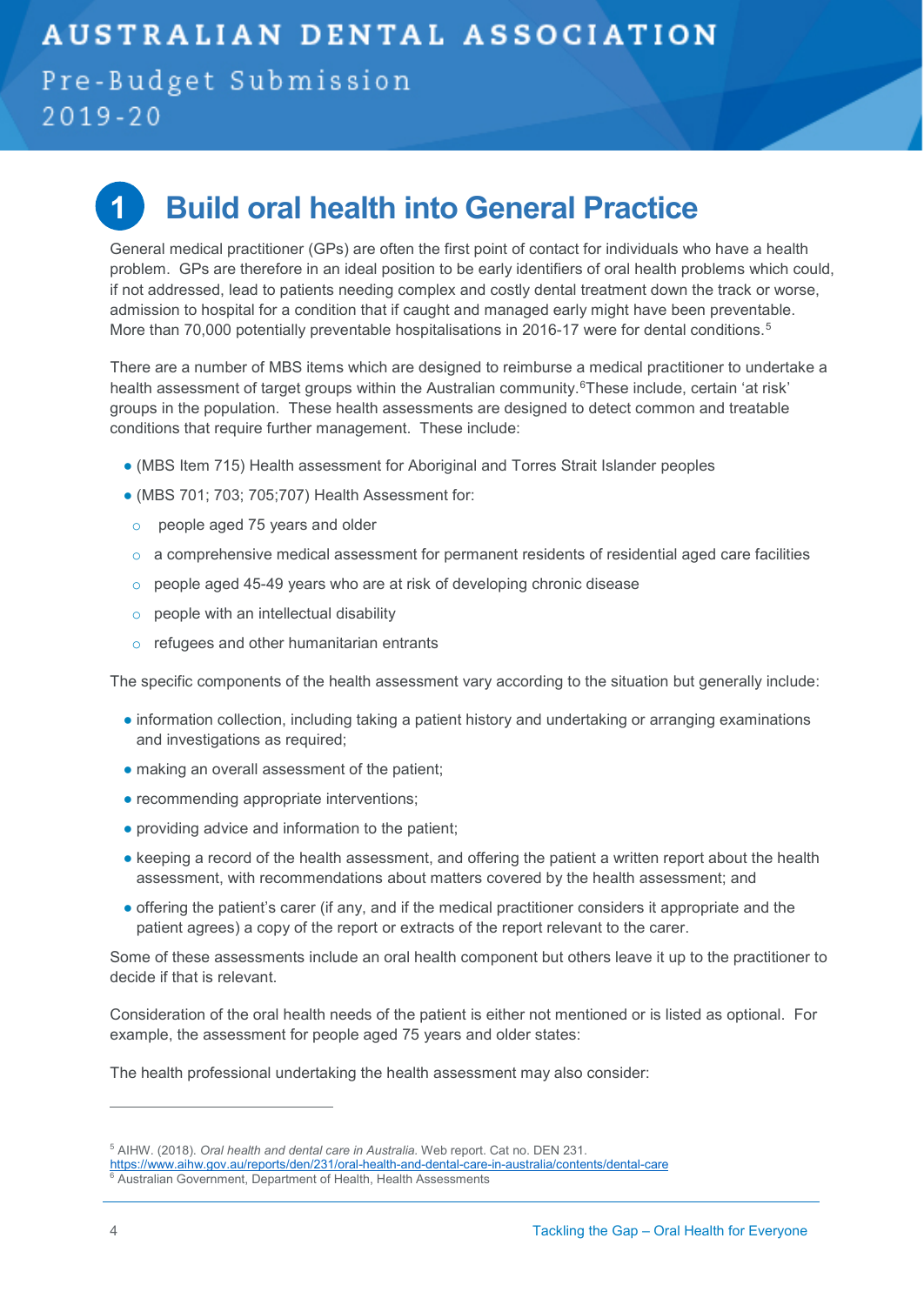### **AUSTRALIAN DENTAL ASSOCIATION** Pre-Budget Submission  $2019 - 20$

- any need the patient may have for community services;
- whether the patient is socially isolated;
- the patient's oral health and dentition; and
- the patient's nutrition status.

There were almost 790,000 services claimed under Medicare item numbers 701,703,705 & 707 and almost 240,000 under item number 715 between July 2017 and June 2018. If general practitioners could identify at an early stage if the patient's oral health is deteriorating, there is a greater chance that this deterioration can be halted or in some cases even reversed. The longer that oral and dental disease goes untreated, the greater its negative flow-on impact on general health and well-being, the greater the associated direct and indirect costs to the publicly funded health system, and the greater the economic cost to individuals and the nation through decreased human capital and productivity.[7](#page-5-0)

#### **Therefore, the ADA calls on the Federal Government to:**

- **include the assessment of the patient's oral health and dentition as a specific and reportable component of MBS Items 715, 701, 703, 705 and 707 health assessment process rather than optional;**
- **upon finding disease the general practitioner should make a referral for the patient to see a dentist.**

<span id="page-5-0"></span><sup>7</sup> National Advisory Council on Dental Health (NACDH). (2012). *Final report of the National Advisory Council on Dental Health*, Department of Health and Ageing, Canberra; COAG Health Council. (2015). *Healthy Mouths, Healthy Lives: Australian National Oral Health Plan 2015-2024.*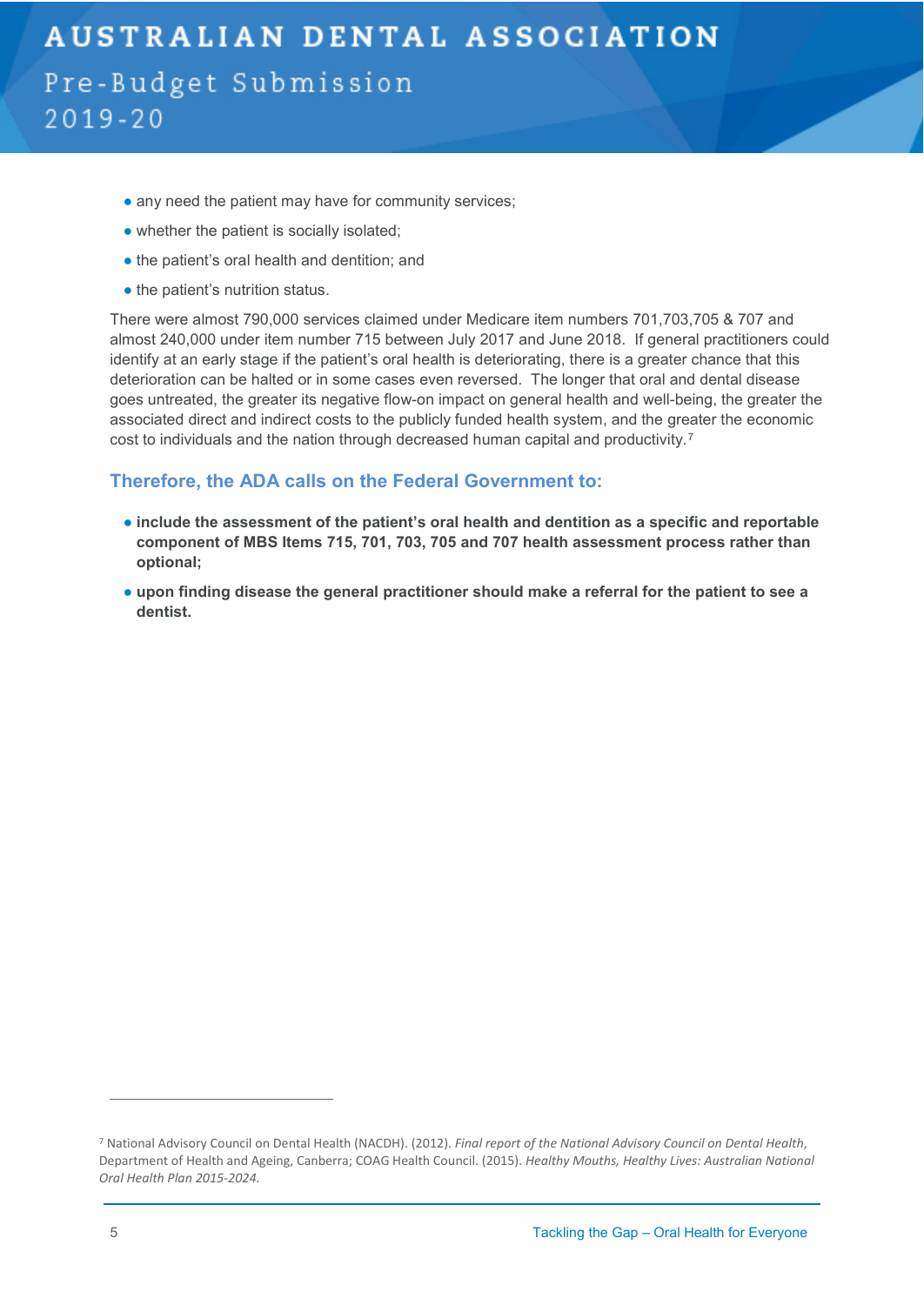Pre-Budget Submission  $2019 - 20$ 

## <span id="page-6-0"></span>**2 Provide access for adults to care**

While the proposed measures above will improve awareness among GPs of the need to monitor oral health status and alert at risk patients of the need to take action, this in itself is insufficient to meet the needs of some of this patient group. Many of those who need treatment will be unable to pay for the services they require and therefore, require financial assistance.

#### *Dental services in Australia are generally not covered under Medicare.*

All state and territory governments offer public dental services. However, access to these services is variable at individual state/territory level. Most provide services to children but services to adults are generally restricted to concession card holders.

In 2013, 84% of all people who made a dental visit in the previous 12 months had visited a private provider.[8](#page-6-2) These figures reflect the distribution of all dental practitioners in Australia. Solutions to improved access must therefore consider the use of this important sector.

Over the years there have been a number of programs introduced at a Federal level designed to address some of the gaps, but these initiatives have often been discontinued when there is a change of government. The exception is the current Child Dental Benefits Schedule (CDBS), the Cleft Lip and Cleft Palate Scheme (CLCPS) and the Department of Veterans' Affairs Dental Schedule (DVA). With the exception of the CLCPS, these schemes are not embedded in the Medicare system which makes them more vulnerable to political influence.

There is increasing evidence of the need for greater access for adults in the community who are socially disadvantaged or on low incomes. Latest data from the AIHW[i](#page-12-0) shows that:

- Three in 10 adults between the ages of 25 and 44 have untreated tooth decay.
- Adults aged 15 years and over had an average of 12.8 decayed, missing and filled teeth.
- Less than 1 in 10 (9.9%) adults have never had dental decay in their permanent teeth.

The CDBS is an example of a program which, while underutilised, provides the framework for a similar scheme for adults who are not able to afford care but can't access public dental services.

The eligibility for the CDBS includes any child who is part of a family that receives Family Tax Benefit Part A and/or a range of other Federal Government payments. This eligibility criteria could also be applied in a dental scheme directed to adults.

#### **Therefore, the ADA calls on the Federal Government to:**

<span id="page-6-1"></span>● **introduce a targeted dental benefits scheme for those adults who receive Family Tax Benefit A and/or a range of other Federal Government payments.** 

<span id="page-6-2"></span><sup>8</sup> AIHW. (2018). *Oral health and dental care in Australia.* Web report. Cat no. DEN 231. <https://www.aihw.gov.au/reports/den/231/oral-health-and-dental-care-in-australia/contents/dental-care>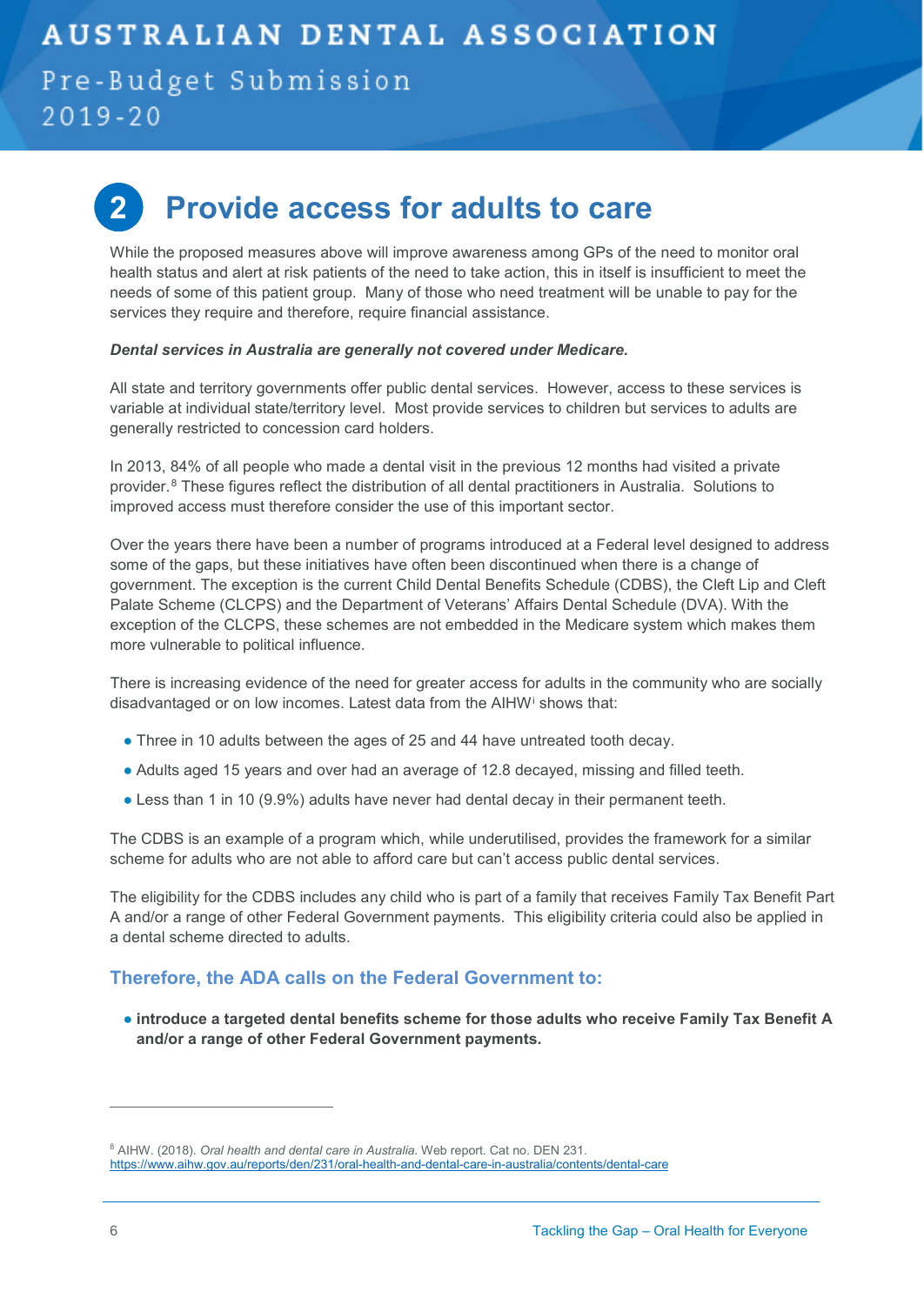#### Pre-Budget Submission  $2019 - 20$

**3 Provide access for older Australians**

Our aged and frail need special care. Increasing longevity and the increasing proportion of older people who have managed to retain their natural teeth are changing the oral health needs of this population compared to those of previous generations. Dentures are often easier for the frail aged and their carers to look after than natural teeth. However, an increasing proportion of aged care consumers who retain some or all of their natural teeth have had complex restorative treatment that requires a relatively high level of maintenance. Many older people with complex health conditions take medications which reduce the flow of saliva; this significantly increases the risk of dental caries and periodontal (gum) disease unless daily attention is given to oral hygiene.

Australian Institute of Health and Welfare (AIHW) statistics suggest that:

- 61% of people over the age of 75 have moderate or severe periodontal disease;
- 55% of people aged 75 years and older have retained less than 21 teeth.

Compared to younger Australians, older people—particularly older low-income people—also have high rates of tooth decay, which often goes untreated for significant lengths of time.

The 2010/11 National Dental Telephone Interview Survey, a nationally representative survey conducted for the AIHW, found that 9% of Australians aged 65 had experienced toothache either "often" or "very often" during the previous twelve months. Despite this, many older people only visit a dentist when they have an urgent problem causing significant pain.<sup>9</sup>

Difficulties meeting the financial costs of routine dental care are a key reason for this. Consumer organisations report that lack of access to affordable dental treatment is a rising source of distress and concern amongst Australia's elderly population. Particularly amongst pensioners and part-pensioners who cannot afford expensive private health insurance policies that offer rebates for dental care, albeit with restrictions on rebates, qualifying periods and exclusions.

Long waiting lists for anything but emergency dental treatment through the public system reportedly leave many aged pensioners suffering "immense pain and diminished quality of life" for significant periods of time.

As a corollary of increasing longevity, the proportion of aged care consumers with dementia, mild cognitive impairment and communication disorders is also increasing.[10](#page-7-1) This population may not only require assistance to maintain their oral health but also have difficulties communicating that an oral health problem is causing them discomfort or distress. Taken together, these factors mean that provision of high-quality oral care is a more complex and challenging responsibility for residential and home/community aged care workers than in the past.<sup>[11](#page-7-2)</sup>

<span id="page-7-0"></span><sup>9</sup> Lewis et al., p. 97.

<span id="page-7-2"></span><span id="page-7-1"></span><sup>10</sup> Healthy Ageing Research Group, La Trobe University. (2016). *Submission to the Standing Committee on Community Affairs References Committee Inquiry into the future of Australia's aged care sector workforce*. Submission no. 237, available at [https://www.aph.gov.au/Parliamentary\\_Business/Committees/Senate/Community\\_Affairs/Aged\\_Care\\_Workforce/Submissions](https://www.aph.gov.au/Parliamentary_Business/Committees/Senate/Community_Affairs/Aged_Care_Workforce/Submissions) <sup>11</sup> Ibid.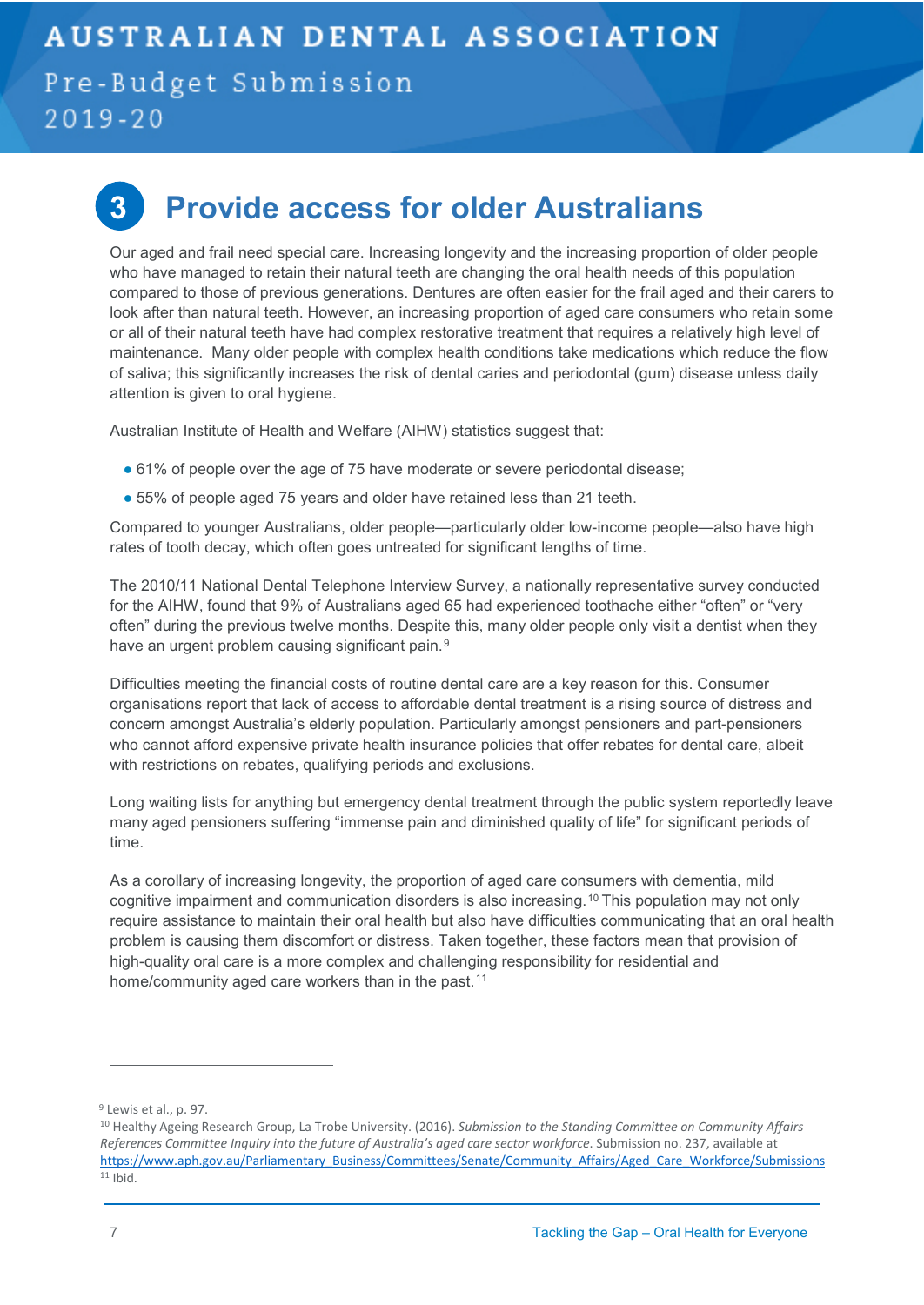### **AUSTRALIAN DENTAL ASSOCIATION** Pre-Budget Submission  $2019 - 20$

There is considerable evidence that many aged care facilities in Australia, as elsewhere, are failing to rise to these challenges.<sup>[12](#page-8-0)</sup>

It is common for residents of Australian aged care facilities to be found to have "poor oral hygiene with a high accumulation of plaque and calculus" that increases the risk (or severity) of periodontal disease and infections in or around their teeth and dentures.<sup>[13](#page-8-1)</sup> Other studies suggest that the oral health of older people tends to decline significantly in the year or so before they enter residential care, and then "rapidly worsens following admission".[14](#page-8-2)

A recent survey of residential aged care nursing and care staff part-funded by the National Health and Medical Research Council of Australia noted that in the large facility in which they work, many residents unable to brush their own teeth might only have their teeth brushed by staff "once a week". Other residents less able or willing to participate in the process (e.g. to open their mouths or help hold the brush) might "go weeks without having their oral care attended to," or just not have their teeth brushed at all.<sup>[15](#page-8-3)</sup> In this modern era this is an appalling problem that needs immediate attention and action.

As noted earlier, MBS items for a comprehensive medical assessment for residents of aged care facilities exists and includes an oral health assessment. Without access to oral health care, an assessment by a GP that a resident's oral health needs attention, is unlikely to result in the resident receiving care unless they have private health insurance or the financial means to pay privately, assuming they can either attend a dental practice or find a dentist to provide the care at the facility.

The most common immediate consequences of poor oral health — pain, infection and tooth loss — have flow-on effects that significantly add to costs in the broader health system. Tooth decay, oral cancer and periodontal disease are linked with the onset or worsening of other chronic health conditions like cardiovascular, cerebrovascular and respiratory diseases.

Older people are over-represented amongst potentially avoidable hospital admissions, and untreated oral health conditions are often the cause or causal factors in those admissions.<sup>[16](#page-8-4)</sup>

Periodontal disease is now known to have a bi-directional relationship with diabetes, another highprevalence chronic disease experienced by 17% of elderly Australians, with another 17% of this population at high risk of developing the disease.[17](#page-8-5)

Aged care residents with poor oral health are also more at risk of bacterial infections of the blood and aspiration pneumonia,[18](#page-8-6) which is a major cause of morbidity and mortality amongst the frail elderly.[19](#page-8-7)

<span id="page-8-0"></span><sup>12</sup> https://theconversation.com/the-shocking-state-of-oral-health-in-our-nursing-homes-and-how-family-members-can-help-77473 [https://www.agedcarecomplaints.gov.au/wp-content/uploads/2015/12/Industry-Feedback-Alert-Oral-Health-and-Dental-](https://www.agedcarecomplaints.gov.au/wp-content/uploads/2015/12/Industry-Feedback-Alert-Oral-Health-and-Dental-Hygiene.pdf)[Hygiene.pdf;](https://www.agedcarecomplaints.gov.au/wp-content/uploads/2015/12/Industry-Feedback-Alert-Oral-Health-and-Dental-Hygiene.pdf) Chalmers J. M. et al. (2009). 'Caring for oral health in Australian residential care', *Dental statistics and research series no. 48.* Cat. no. DEN 193. AIHW, Canberra; Hilton, S. et al. (2016). 'Feasibility of implementing oral health guidelines in residential care settings: views of nursing staff and residential care workers', *Applied Nursing Research*, 30, pp. 194-203; Slack-Smith, L. et al. (2016). *Successful aging and oral health: incorporating dental professionals into aged care facilities*, Centre of Research Excellence in Primary Oral Health Care, School of Dentistry, University of Western Australia, available at <http://rsph.anu.edu.au/files/Aged%20care%20Full%20report%20FINAL.pdf>.

<span id="page-8-1"></span><sup>13</sup> Hopcraft, M S. (2015). 'Dental demographics and metrics of oral diseases in the ageing Australian population', *Australian Dental Journal*, 60 (1 – *Special Supplement on Dentistry for the Ageing Population*), p.3. 14 Lewis et al., op. cit., p.97.

<span id="page-8-2"></span>

<span id="page-8-6"></span><span id="page-8-3"></span><sup>15</sup> Hilton et al., op. cit., p. 9.

<span id="page-8-7"></span><span id="page-8-4"></span><sup>16</sup> Lewis et al., op. cit., p.96; AIHW, op. cit. p.5.

<span id="page-8-5"></span><sup>17</sup> Ibid, p. 96.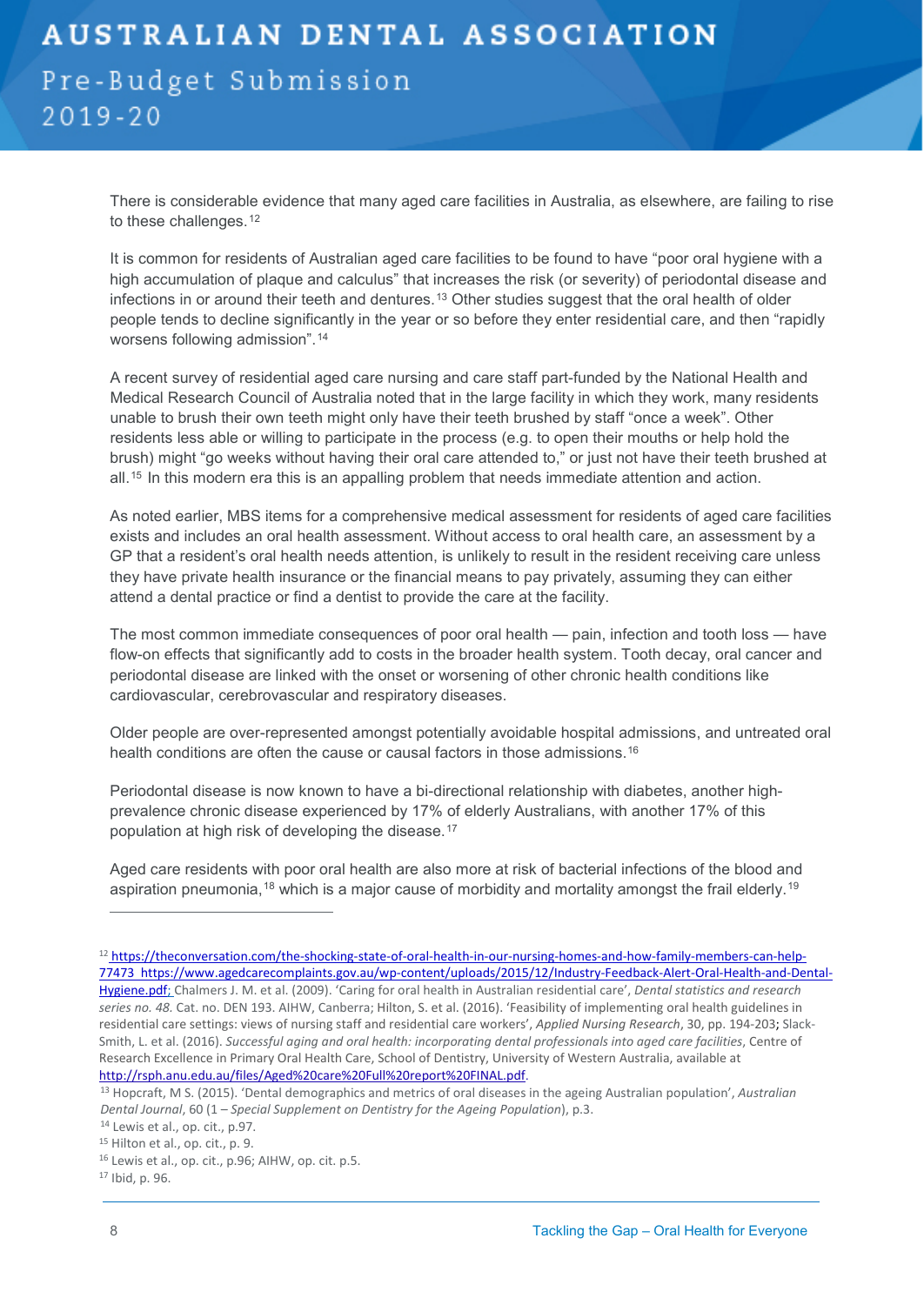For these reasons, budget measures focussed on the prevention of poor oral health and dental disease amongst the aged population are important to reduce the wider economic impact of poor oral health amongst older Australians.

In 2007, one economic analysis estimated the indirect costs of periodontal disease to the Australian health system to be \$412 million per annum, and the total cost of poor oral health amongst older Australians to be more than \$750 million per annum.<sup>[20](#page-9-1)</sup>

A decade later, this total cost figure is likely to be closer to \$1 billion, given ongoing increases in the aged population and the real costs of medical services over the past decade.

The ADA has developed the Australian Dental Health Plan to facilitate government's thinking on how schemes to provide care to adults and older Australians could be implemented (see Attachment A).

#### **Therefore, the ADA calls on the federal government to:**

<span id="page-9-0"></span>● **introduce a targeted dental benefits scheme for aged pensioners.**

<sup>&</sup>lt;sup>18</sup> Hopcraft, M S. op. cit., p.3.<br><sup>19</sup> Tada, A & Miura, H. (2012). 'Prevention of aspiration pneumonia with oral care', *Archives of Gerontology and Geriatrics*, 55(1), pp. 16-21.

<span id="page-9-1"></span><sup>20</sup> Econtech, cited in Lewis et al., op cit., p. 96.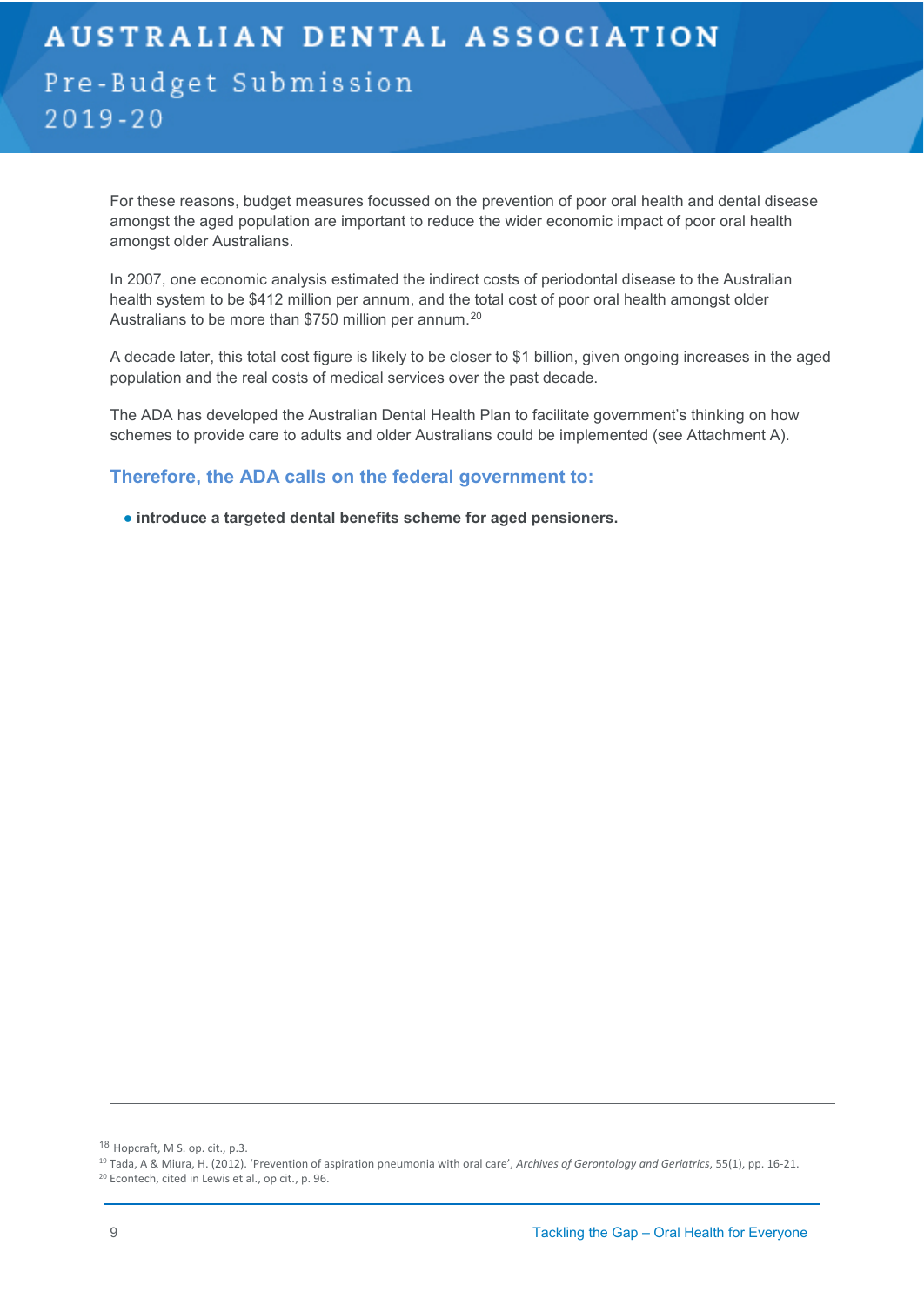#### Pre-Budget Submission  $2019 - 20$

## **4 Equity for patients for diagnostic imaging services under Medicare**

Medicare is Australia's universal health scheme that guarantees all eligible Australians access to health care by providing free or subsidised treatment to out of hospital medical services, selected diagnostic imaging and pathology and public hospital treatment. Dentists and dental specialists are recognised for the purposes of Medicare. There are thirteen dental specialties in Australia, which are approved and recognised by the Dental Board of Australia (DBA) The DBA Specialist Registration Standard List has also been approved by the COAG Health Council. The specialties are listed below:

- Dento-maxillofacial radiology
- Endodontics
- Forensic odontology
- Oral & maxillofacial surgery
- Oral medicine
- Oral pathology
- Oral surgery
- Orthodontics
- Paediatric dentistry
- Periodontics
- Prosthodontics
- Public health (Community dentistry)
- Special Needs Dentistry

All but two of the groups outlined above are recognised under Category 5 of the Medicare Benefits Schedule (MBS) – Oral Surgeon and Special Needs Dentists. There is no published reason or reasonable justification for the restrictions, which seem to be the product of a misunderstanding by government about the nature of dental specialties in Australia. But while this exclusion exists, patients who are sent for diagnostic imaging procedures by these specialists are unable to receive a Medicare rebate.

The ADA submits that the current restrictions are arbitrary, discriminatory and inconsistent with the principles underpinning access to universal health care. The inability to obtain Medicare subsidised imaging potentially compromises quality of care and cannot be justified by reference to any cost savings as patients requiring subsidised imaging are required to visit their medical general practitioner to obtain a referral which their specialist dentist could have given them. These discriminatory restrictions need to be addressed urgently.

#### **Therefore, the ADA calls on the federal government to urgently:**

● **recognise oral surgeons and special needs dentists for the purposes of Medicare rebates for diagnostic imaging services.**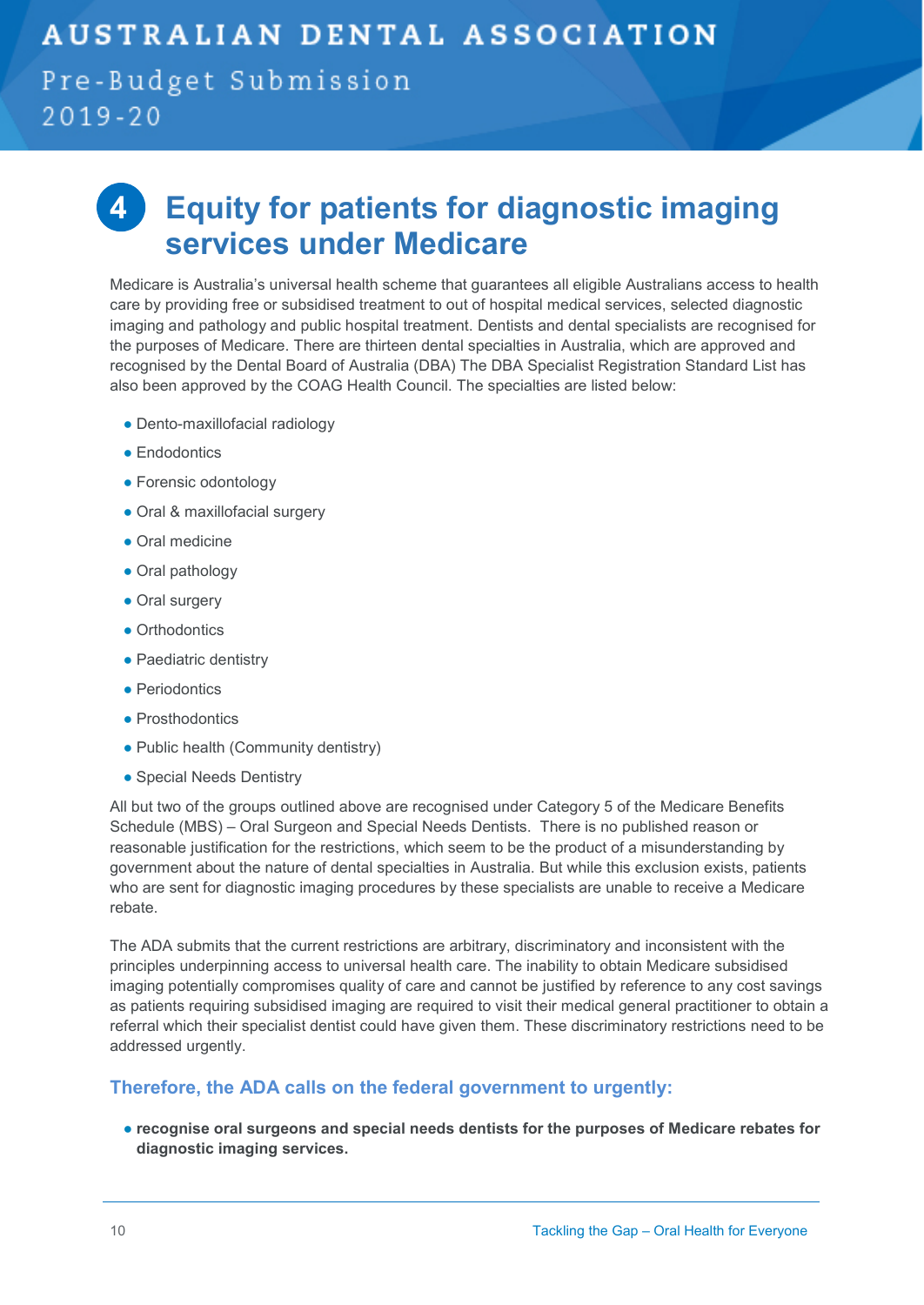Pre-Budget Submission  $2019 - 20$ 



## **5 Elective Waiting Lists**

The AIHW compiles data on waiting times for adults who are placed on public dental waiting lists, on an annual basis to enable monitoring of those waiting times. However, the data collected cannot be compared across jurisdictions due to the variability and availability of data=. Despite the lack of comparability, the data show that some people wait a considerable time before receiving care (or an offer of care).<sup>[21](#page-11-1)</sup>

In 2016-17, there were approximately 132,700 dental procedures provided under general anaesthetic in hospital. Over 70,000 of these hospitalisations were due to dental conditions that could have been potentially preventable if the patient had received timely and appropriate care. Tooth decay is also the leading cause of preventable hospitalisations in children under the age of five. Alarmingly, the number of children aged under nine years requiring a general anaesthetic for dental treatment dramatically increased to 2200 in 2017/18, up 39%since 2013/14. Add to this the estimated cost of poor oral health in terms of lost productivity, exceeding \$200 million each year and the need for further action cannot be ignored.

National figures also show that oral health tends to deteriorate as people get older. That's why it's so important that people of all ages who need public dental care can gain timely access.

Monitoring of public dental waiting lists is critical to ensuring that access to services is timely.

#### **Therefore, the ADA calls on the federal government to urgently:**

<span id="page-11-0"></span>● **Commence work to develop a national minimum data set on public dental waiting times and that monitoring and reporting against this data set be a condition of public dental funding under the National Partnership Agreements.**

<span id="page-11-1"></span><sup>21</sup> AIHW. (2018.) *A discussion of public dental waiting times information in Australia: 2013–14 to 2016–17*. Cat. no. DEN 230. <https://www.aihw.gov.au/getmedia/df234a9a-5c47-4483-9cf7-15ce162d3461/aihw-den-230.pdf.aspx?inline=true>